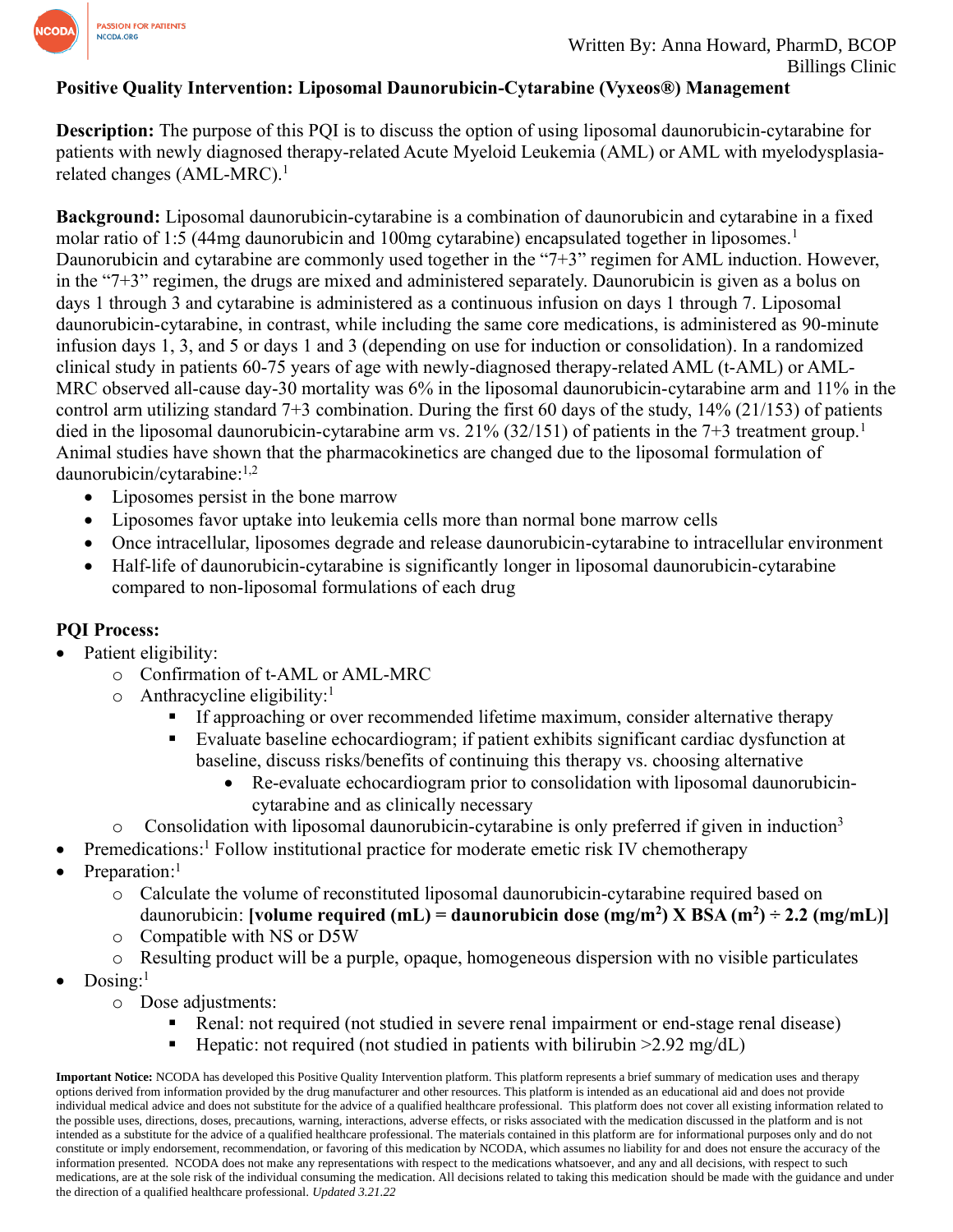

- o Induction: 44 mg/m<sup>2</sup> daunorubicin + 100 mg/m<sup>2</sup> cytarabine IV infusion over 90 minutes on Days 1, 3, and 5
- o Second induction (2-5 weeks after first induction, if remission is not achieved with first induction): 44 mg/m<sup>2</sup> daunorubicin + 100 mg/m<sup>2</sup> cytarabine IV infusion over 90 minutes on Days 1 and 3
- o First consolidation cycle (5-8 weeks after start of last induction cycle) and second consolidation cycle (5- 8 weeks after start of first consolidation cycle): 29 mg/m<sup>2</sup> daunorubicin + 65mg/m<sup>2</sup> cytarabine IV infusion over 90 minutes on Days 1 and 3
	- Do not administer consolidation until neutrophils and platelets have recovered to  $>0.5$  Gi/L and  $>50$  Gi/L respectively<sup>1</sup>
- Administration: due to risk for tissue necrosis from extravasation, only administer through central line<sup>1</sup>
- Adverse events:
	- $\circ$  Some common events include ( $>25\%$ ): hemorrhagic events, febrile neutropenia, rash, edema, nausea, mucositis, diarrhea, constipation, musculoskeletal pain, fatigue, abdominal pain, dyspnea, headache, cough, arrhythmia, pneumonia
	- $\circ$  Differences in adverse events compared to standard 7+3 regimen<sup>1,2</sup>
		- Prolonged high-grade cytopenias in absence of active leukemia (lasting past cycle day 42) were more frequent in liposomal daunorubicin-cytarabine than 7+3 regimen
		- Prolonged neutropenia in liposomal daunorubicin-cytarabine vs.  $7+3$  regimen (neutrophils  $\leq$ 0.5 Gi/L): 17% vs 3% (induction), 10% vs 3% (consolidation)
		- Prolonged thrombocytopenia (platelets  $\leq$  50 Gi/L): 28% vs 12% (induction), 25% vs 16% (consolidation)
		- Hemorrhage: In an observed clinical study, fatal treatment-emergent CNS hemorrhage not in the setting of progressive disease occurred in liposomal daunorubicin-cytarabine  $(2\%)$  vs  $7+3$  $(0.7\%)$ 
			- Grade 3 or higher hemorrhagic events from severe thrombocytopenia in liposomal daunorubicin-cytarabine (12%) vs 7+3 (8%)
		- **•** Grade 5 infection related events: 7.2 % liposomal daunorubicin-cytarabine vs 2.6% 7+3; rates of febrile neutropenia: 68.0% vs 70.9%<sup>2</sup>
- Copper Overload  $Risk<sup>1</sup>$ 
	- $\circ$  When reconstituted, contains 5 mg/mL copper gluconate, of which 14% is elemental copper
		- History of Wilson's disease or other copper-related metabolic disorder, evaluate risk/benefit
			- Monitor total serum copper, serum nonceruloplasmin bound copper, 24-hour urine copper levels and serial neuropsychological examinations in this patient population
	- o If signs or symptoms of acute copper toxicity develop, discontinue

# **Patient Centered Activities:**

- Provide written and verbal patient education
- Monitor and educate patient for signs and symptoms for:
	- o Heart failure
	- o Infection
	- o Bleeding
	- Patient Assistance: [NCODA Financial Assistance Tool](https://www.ncoda.org/financial-assistance/)

# **Supplemental Information**

## • Billing Information

**Important Notice:** NCODA has developed this Positive Quality Intervention platform. This platform represents a brief summary of medication uses and therapy options derived from information provided by the drug manufacturer and other resources. This platform is intended as an educational aid and does not provide individual medical advice and does not substitute for the advice of a qualified healthcare professional. This platform does not cover all existing information related to the possible uses, directions, doses, precautions, warning, interactions, adverse effects, or risks associated with the medication discussed in the platform and is not intended as a substitute for the advice of a qualified healthcare professional. The materials contained in this platform are for informational purposes only and do not constitute or imply endorsement, recommendation, or favoring of this medication by NCODA, which assumes no liability for and does not ensure the accuracy of the information presented. NCODA does not make any representations with respect to the medications whatsoever, and any and all decisions, with respect to such medications, are at the sole risk of the individual consuming the medication. All decisions related to taking this medication should be made with the guidance and under the direction of a qualified healthcare professional. *Updated 3.21.22*

- o Rash
- o GI side effects: Nausea, Vomiting, Diarrhea, Abdominal pain, Colitis